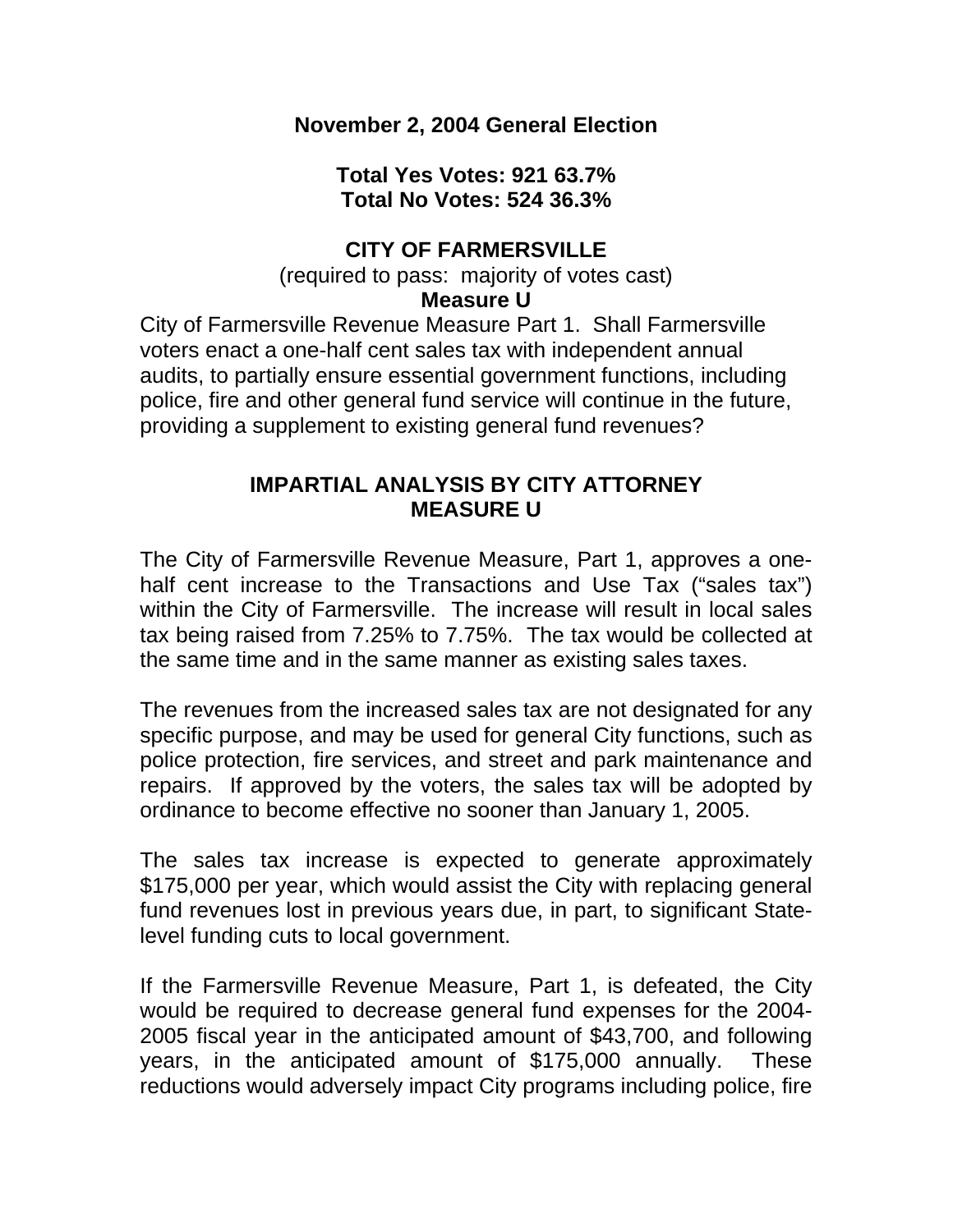and park maintenance; and may result in the elimination of approximately 3 police officer positions within the City.

A "Yes" vote on the Farmersville Revenue Measure, Part 1, will approve an increase in the local sales tax from its current rate of 7.25% to 7.75%. A "No" vote will maintain the City's current 7.25% sales tax rate.

Michael L. Farley City Attorney

**The above statement is an impartial analysis of the Farmersville Revenue Measure, Part 1. If you desire a copy of the Measure, please call the City Clerk's Office at: (559) 747-0458 and a copy will be mailed at no cost to you.** 

## **ARGUMENT IN FAVOR OF MEASURE U**

The existing Transactions and Use Tax ("sales tax") on taxable goods purchased within the City of Farmersville is 7.25%. A large portion of sales tax collected within Farmersville is allocated to the State of California. Of the 7.25% in sales tax collected, a small portion (3/4 of 1%) of local sales tax revenue returns to the City to be used towards the total cost of police, fire, parks, street repairs, and other vital services for its citizens.

To balance its own budget, California has recently required local governments to contribute more of their sales tax and other sources of revenue to the State; leaving less to fund vital City services. Having already cut non-essential services, Farmersville must either find additional revenue sources, or decrease police, fire and other essential general fund services to its citizens.

Because the passage of this measure is essential to maintaining necessary levels of essential services for the City of Farmersville, we strongly encourage you to vote YES on Farmersville Revenue